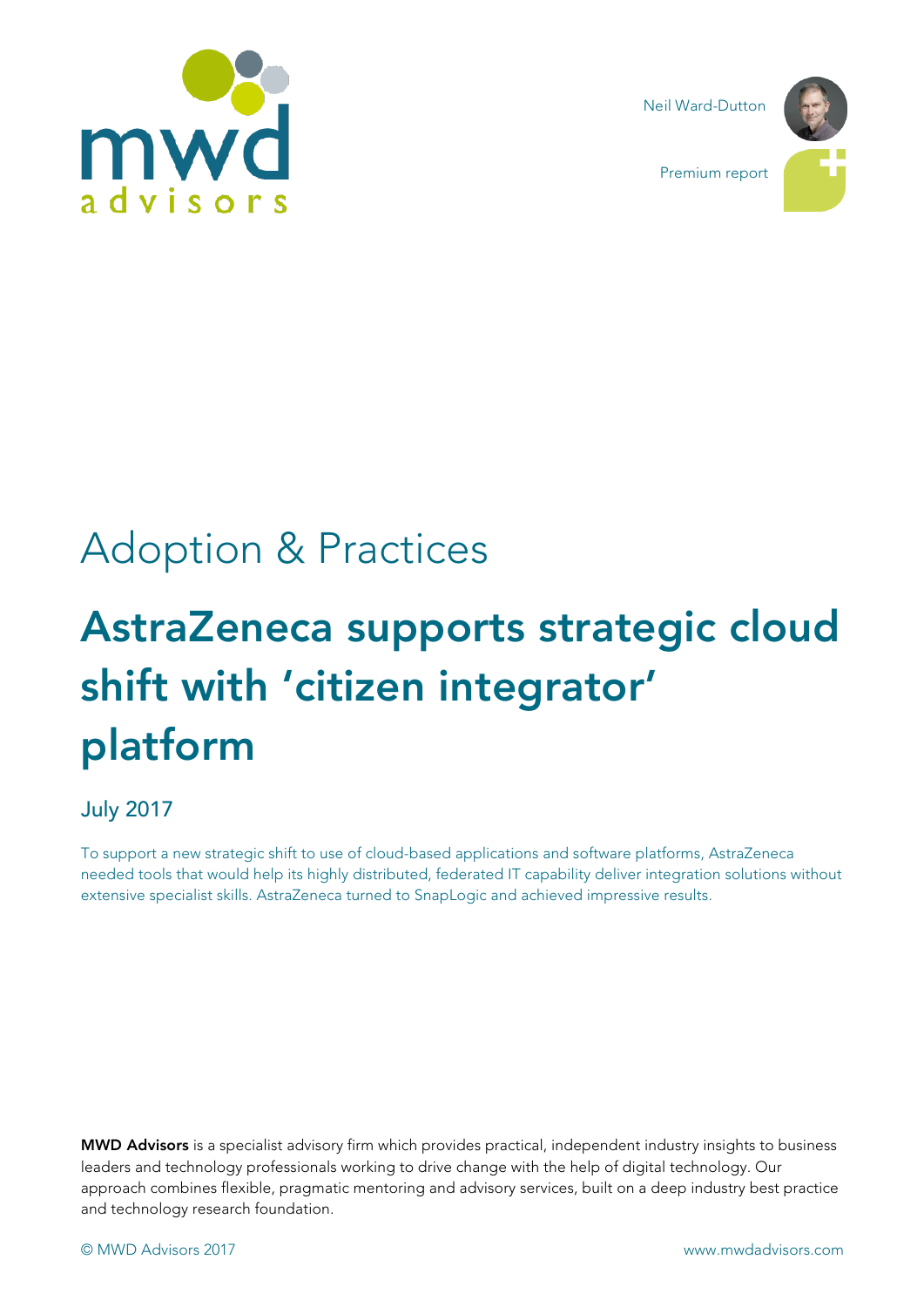# Case study key facts

| Organisation                | AstraZeneca                                                                                                                                                                                                                                                                                                                                                                                                                                                                                                                                                                                  |
|-----------------------------|----------------------------------------------------------------------------------------------------------------------------------------------------------------------------------------------------------------------------------------------------------------------------------------------------------------------------------------------------------------------------------------------------------------------------------------------------------------------------------------------------------------------------------------------------------------------------------------------|
| Industry                    | Pharmaceuticals                                                                                                                                                                                                                                                                                                                                                                                                                                                                                                                                                                              |
| Current goals               | In late 2014, following the recruitment of a new Global CIO, international<br>pharmaceuticals giant AstraZeneca started to make a radical shift in IT investment<br>- putting 'cloud first' wherever possible. To help this large, complicated, globally-<br>distributed and federated organisation make the shift, it realised it needed to<br>deliver a globally-available integration platform that could be used by distributed<br>teams with minimal corporate support or intervention.                                                                                                 |
| Current approach            | In early 2015, AstraZeneca began its global rollout of cloud-based integration<br>technology from SnapLogic, after an in-depth competitive assessment process.<br>An initial focus on implementing integration requirements relating to use of<br>Adobe's Campaign Management platform delivered impressive proof of the<br>platform's value. Although the internal support team for SnapLogic is small, well<br>over 300 integrations were developed in a period of just one year.                                                                                                          |
| Outcome                     | AstraZeneca's integration architecture and portfolio enables it to integrate<br>systems, technologies and applications across cloud platforms and its own on-<br>premises investments at impressive scale - and do this with a very lean<br>central team of technical support resources. Much of the work in cloud<br>integration in particular is carried out by globally-distributed teams having<br>few deep integration specialists. In the first 6 months of using SnapLogic<br>there were over 50 individuals using the technology across AstraZeneca; now<br>there are well over 100. |
| Tools and suppliers<br>used | SnapLogic                                                                                                                                                                                                                                                                                                                                                                                                                                                                                                                                                                                    |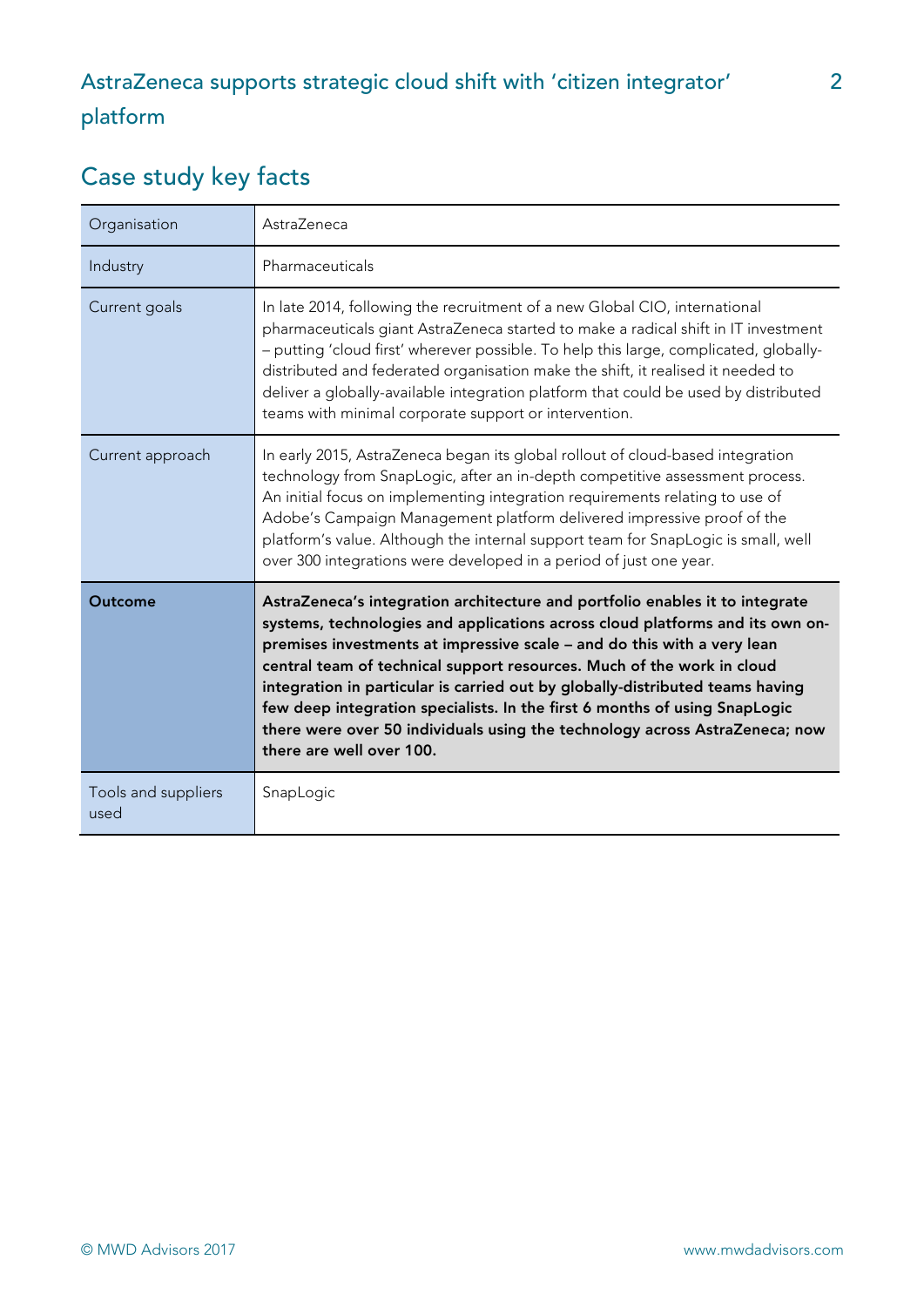## Organisation background

AstraZeneca is a global, science-led biopharmaceutical business headquartered in London, UK. The company was founded in 1999 through the merger of Swedish-based Astra AB (founded in 1913) and UK-based Zeneca Group (demerged from industrial conglomerate ICI in 1993); in its financial year ending February 2015, turnover reached \$24.7bn and the company spent over \$5bn on R&D. AstraZeneca currently has over 60,000 employees, based in over 100 countries around the world – and is one of the world's top ten pharmaceutical companies.

Industry conditions – including the increased costs associated with developing and marketing treatments, and the increased impacts of generics as licenses expire – are forcing AstraZeneca to prioritise operational efficiencies, as is the case with all other pharmaceutical firms.

## Project background and drivers

In late 2013, following the appointment of a new CIO with an innovation agenda, AstraZeneca began to shift its strategic IT focus away from the provision of standard office and business process infrastructure, and towards supporting agility in the enterprise through the promotion of cloud-based platforms and applications. The new 'centres of gravity' became applications and platforms from the likes of Salesforce, RightNow, Concur and others.

A natural extension of this new strategic focus was the next wave of software tools that would help AstraZeneca automate as much as possible of the processes used to develop, deploy and manage this new wave of business solutions. An architecture team in AstraZeneca's corporate Sales and Marketing function saw an opportunity for improvement, and began a search for technology that could help AstraZeneca become more efficient, reduce defects and offer consistency of integration approaches using drag-and-drop tools. AstraZeneca needed the platform to integrate its new strategic cloud-based investments with each other, and also with existing on-premises platforms that the organisation needed to continue to maintain and support.

The team had a clear principle to work to: to deliver tools that could be used throughout the enterprise by relatively unspecialised, generalist IT practitioners. The reason: as a result of the broader IT strategy, the enterprise was already on a path to doing "more with less, and with fewer IT staff". This led to two imperatives: firstly, it wouldn't be possible to maintain a large specialised corporate IT function dedicated to integration – so responsibility for integration development and maintenance would have to be 'pushed out' to individual territories. Secondly, outside of the major territories of the US and UK, AstraZeneca had comparatively small IT teams with broad-based responsibilities – so these teams couldn't themselves dedicate specialist resources to integration, either.

The initial catalyst for investment in a new integration platform and toolset came specifically from AstraZeneca's investment in Salesforce applications. Teams responsible for deploying Salesforce were (unsurprisingly) uncovering new integration requirements; but rather than using AstraZeneca's existing preferred integration technologies (from Informatica and Oracle) the developers were starting from scratch, using Salesforce's own Apex and Microsoft .NET.

## Implementation overview and status

In early 2014, the team began its search for an integration platform that was specifically designed to support organisations needing to bridge multiple cloud-based and on-premises platforms and applications.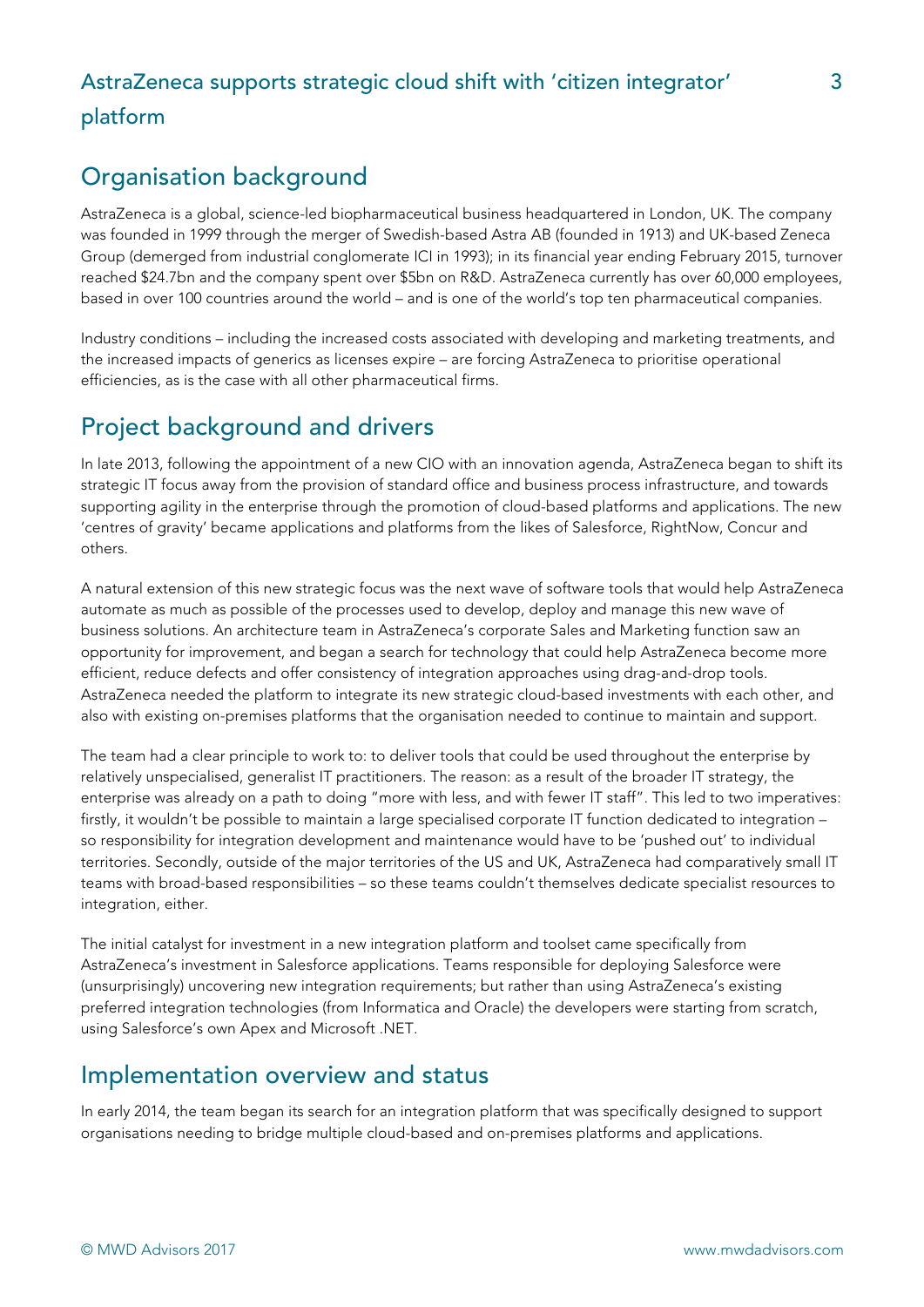There were three main requirements the team wanted to fulfill:

- A tool that enabled people to build, deploy and operate integration solutions without detailed specialist technical skills – enabling AstraZeneca to make the capability available around the world.
- A platform that would require no on-premises installation, and a tool that could be accessed from anywhere via a web browser, using no plugins or Java downloads – enabling AstraZeneca to make the capability quickly and cheaply available without needing to maintain any infrastructure.
- $\blacksquare$  A product that shipped with a complete set of pre-built adapters available at no extra cost so minimizing the chances that any implementing team would have to make additional investment, and so minimizing the risk of teams choosing other platforms for their own local envrionments and requirements.

After an evaluation process carried out in the first half of 2014, the architecture team – working with the company's CTO and Shared Services organisations – settled on SnapLogic. SnapLogic's technology fulfilled all three of the key requirement, and the company's relatively small size and early business stage (compared to the other key providers evaluated) meant it was particularly flexible and open to developing additional features and functionality that supported AstraZeneca's own integration agenda.

#### Key use cases

Despite the initial catalyst for AstraZeneca's investment being the widespread adoption of Salesforce applications, the first initiative to be supported with SnapLogic, in the second half of 2014, related to the integration of Adobe's Campaign Manager within the Sales and Marketing function with around 150 data sources via the product's REST APIs. AstraZeneca's partner Accenture, working a combination of onshore and offshore resources alongside AstraZeneca subject-matter experts, delivered integrations with all these data sources using SnapLogic technology in just four months.

In addition to the Adobe Campaign Manager integration work, at the time of writing AstraZeneca has delivered a number of other notable (and varied) successes, including:

- A project to create a regular data extraction from CA Identity Manager, to drive management reports
- Implementation of a number of real-time Master Data Management (MDM) projects
- In Sweden, synchronisation of trouble tickets between an in-house ServiceNow system and a thirdparty trouble-ticketing system
- In Germany, synchronisation of business data between a cloud-based Oracle reporting tool and Salesforce applications
- n In China, building custom SnapLogic adapters for a locally-provided SAS analytics and Business Intelligence (BI) platform and using those to integrate the platform with on-premises applications.

In addition to the integrations delivered as part of the initial Adobe Campaign Manager project, AstraZeneca teams globally had delivered 100 integrations using SnapLogic after 6 months, and over 300 by the end of 2015. Although the widespread adoption of SnapLogic within AstraZeneca came too late for the initial catalyst Salesforce implementation project to be supported, Salesforce implementation teams globally are now starting to work with SnapLogic technology for new integration requirements.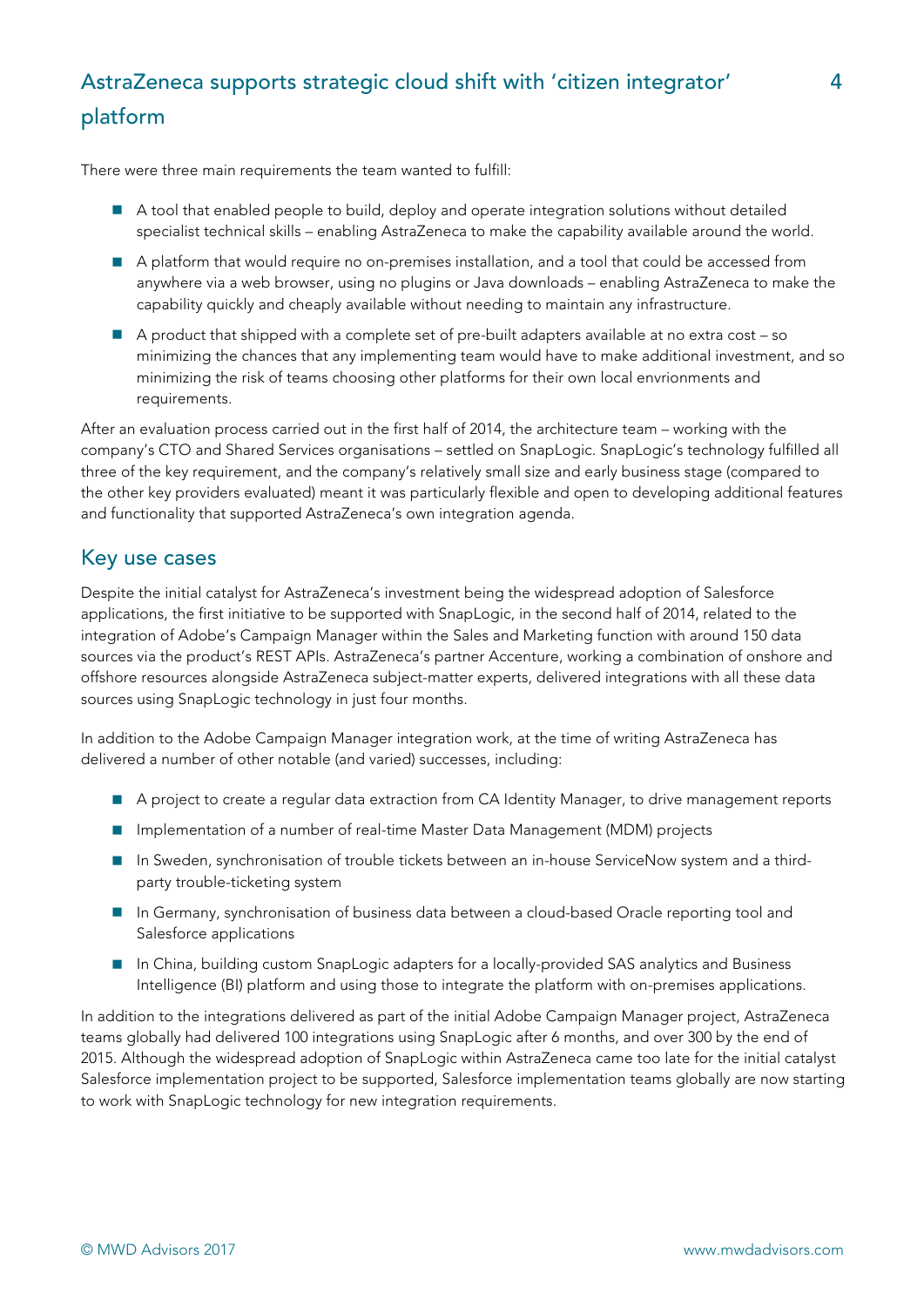# The approach

#### **Strategy**

AstraZeneca's Shared Services organisation has identified 15 specific integration design patterns that are relevant to AstraZeneca's business and technology environment, and for most of these design patterns SnapLogic is one of the recommended technology providers (and in some cases, it is the primary strategic recommendation). SnapLogic is the recommended solution of choice today for fulfillment of real-time application integration requirements, and is also recommended as a good candidate for consideration in the fulfillment of data integration scenarios. AstraZeneca has carried out a number of big data technology pilots using Microsoft's Azure PaaS, and as a result of that work Microsoft has now formally embraced SnapLogic technology and offers the AzurePlex integration platform.

Informatica remains an important integration technology provider for AstraZeneca, but its goal is to manage rather than grow the enterprise's Informatica estate. Talend is also part of the portfolio for some groups within AstraZeneca, but the Shared Services organisation recommends that teams still actively consider SnapLogic as an alternative here, too.

#### Organisation and people

#### Adoption

The nature of AstraZeneca's global operating model, combined with its constrained resources and diverse range of integration requirements, have created an environment where the question of how to drive effective adoption of SnapLogic technology has had to be creatively addressed right from the start. Teams in countries without the resources to run specialised integration technology teams need to be supported to deliver effective results with SnapLogic, although the technology's ease of use helps in this regard.

Because there aren't the resources to run a centre of excellence, the approach has been (in Shelly's words) "showing teams how to fish, rather than fishing for them." A Shared Services team, driving out initial adoption of the SnapLogic platform across the business, has worked from a simple promise: "spend an hour with us, and we'll show you the value of SnapLogic – in moving data quickly, integrating systems quickly and tactically."

Training starts with a brief introductory session that combines theory and hands-on practice relating to some simple use cases; from there, the team agrees a set of 1-3 use cases with individuals or teams undertaking training and assists them in constructing working solutions over the following few weeks.

#### Roles and resources

As we've already mentioned, AstraZeneca has driven the widespread adoption of SnapLogic technology with only a lean team. Within AstraZeneca most of the initial implementation work – and then the dissemination of the technology across the company – has been carried out by a team of 3-4 subject-matter experts, supported by between 1-2 Shared Services staff working specifically to support technology deployment and operation.

#### Technology and infrastructure

AstraZeneca's use of SnapLogic technologies started commercially in early 2015. Around 80% of the SnapLogic platform resources that AstraZeneca uses are cloud-based (SnapLogic calls these CloudPlexes, and they're hosted in various Amazon Web Services regions but managed and billed by SnapLogic); 20% of resources are deployed and managed in AstraZeneca's own data centres by the company itself.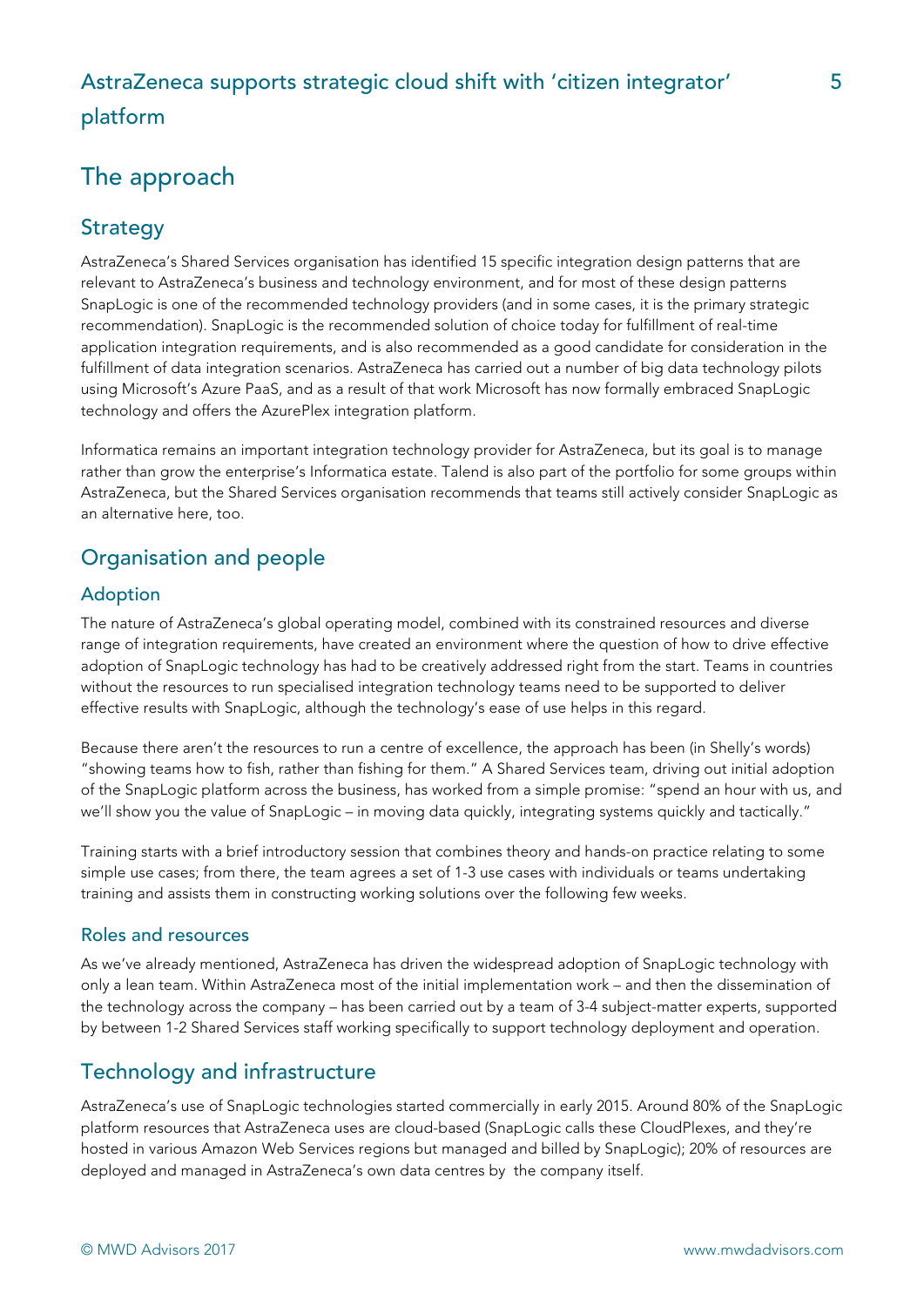These on-premise resources are principally used to integrate AstraZeneca's cloud-based applications and platforms with on-premises systems, and SnapLogic has no plans to increase its on-premises SnapLogic footprint. The company wants to limit on-premise usage of SnapLogic as it's not an elastic service, and because it doesn't want to continue promoting the usage of on-premise data repositories – because this limits data availability for cloud-based applications and systems.

At the start of AstraZeneca's work with SnapLogic the company secured some professional services from SnapLogic, primarily to help it with training and knowledge transfer. It carried out training initially with staff based in the US and the UK, and subsequently it's also used SnapLogic technical staff to assist with training at AstraZeneca locations in India and China.

### Governance

In a globally-distributed technology organisation with federated responsibility for integration, it's obviously important that there are structures in place to manage the risks of poor implementations.

The answer within AstraZeneca is for ownership of SnapLogic technology to sit within the company's Shared Services organisation. This organisation takes responsibility for (and funds) the strategic technologies that AstraZeneca prefers and promotes around the globe.

Initial funding for and exploration with SnapLogic, in the first year was carried out in AstraZeneca's CTO organisation. After the first year of SnapLogic use, ownership passed to the Shared Services organisation (which also regulates AstraZeneca's use of other strategic technologies such as the Oracle SOA Suite and Informatica's integration tools). This team sets policies about the usage of technologies in particular business scenarios, and provides assistance to implementation teams around the world with issues needing resolution.

SnapLogic can deploy its CloudPlex service nodes to any AWS region around the globe, and AstraZeneca's current licensing arrangement means it can obtain these resources easily. AstraZeneca pays by the SnapLogic node, whether that node is hosted on AWS or on-premises.

## The results

In the 18 months since AstraZeneca started using SnapLogic technology, it's seen rapid adoption – particularly for real-time integration needs when linking cloud platforms and applications; and when linking cloud-based systems with on-premise systems. Well over 300 individual integration pipelines have been deployed across the enterprise.

AstraZeneca has supported all this work with a very lean core team, along with light technical resource commitment from SnapLogic in the early months of the technology's deployment.

AstraZeneca has not carried out a formal ROI analysis of its investment in SnapLogic technology, but a number of teams have investigated the value of SnapLogic in specific scenarios. One particular evaluation project found that for Salesforce application integration, developing and deploying integration code using SnapLogic technology is four times faster than using Salesforce's Apex language in combination with custom code. What's more, using SnapLogic led to fewer software defects.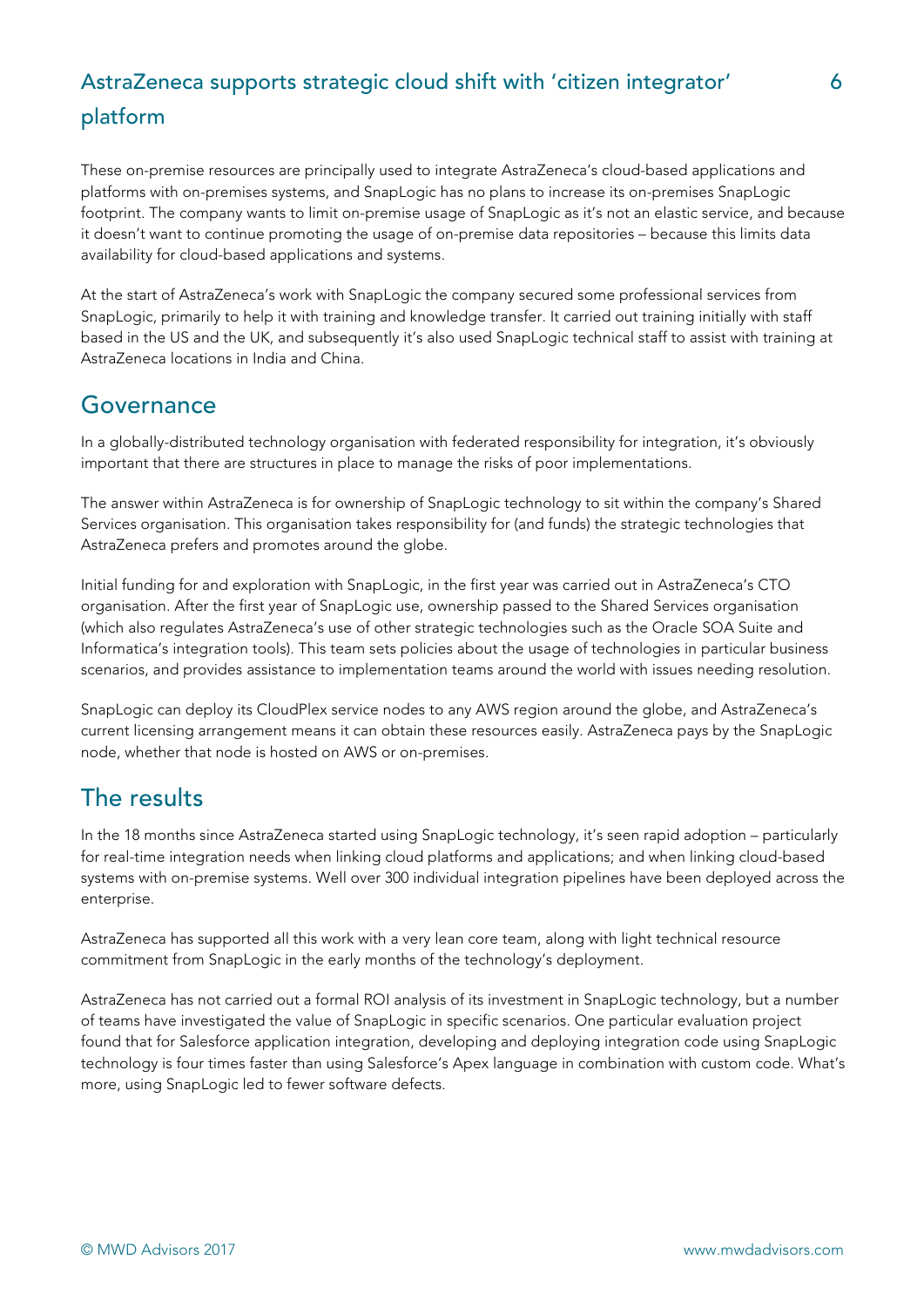AstraZeneca has not found use of SnapLogic without its challenges, naturally. There are a handful of areas where AstraZeneca historically found it's had to work beyond the core capabilities of the SnapLogic tools, both of which are a result of the scale at which AstraZeneca is using SnapLogic. Firstly, it's been challenging to manage code version control and deployment – SnapLogic doesn't have any in-built version control facilities (like those found in Git or CVS). Secondly, the tools have some maturing to do in order to allow centrallymanaged reusable patterns to be easily-shared across federated multi-vendor environments. And thirdly, when AstraZeneca first started its work with SnapLogic, scalability at runtime was an issue for some of AstraZeneca's use cases. Improvements to SnapLogic service load balancing and high-availability, together with AstraZeneca's field experience of designing SnapLogic Snaps for multi-tasking and parallelism have resolved this issue however.

## Recommendations for adopters

In our conversations with AstraZeneca for this case study, Solution Delivery Architect Don Shelly offered the following recommendations for organisations embarking on a similar initiative:

- Don't wait until your first project to learn about the technology make sure you know what the product is capable of ahead of time. Your first project should not be the place you do initial learning; you will impact the first project negatively if you do this. You'll need to have three months available to you in order to get your people fully capable, your environment properly configured and standardised approaches set.
- When choosing a first project, think carefully. You should pick a project that will enable you to demonstrate success quickly (within a few weeks); however you also need to be able to deliver results at scale so your wider technical and business community feel they can trust and promote the technology.
- Be proactive with your people particularly in a distributed, federated organisation. Don't wait for teams to ask for training; if you're going to be successful, you need to communicate early and often about your new integration technology investment, sell them the benefits clearly, and give them the knowledge and examples they need to succeed.

## Best practice insights

In its adoption of SnapLogic integration technology across its global and federated IT landscape, AstraZeneca has clearly demonstrated a number of best practices. Four in particular stand out.

Firstly, rather than trying to control all integration technology delivery from the centre of the enterprise, by choosing technology that can be used by relatively unspecialised personnel AstraZeneca has found a way to enable distributed teams around the globe to set their own priorities and agendas, while working in common ways.

Secondly, as AstraZeneca has become familiar with the capabilities of SnapLogic's technology it has moved the ownership of SnapLogic from the Sales and Marketing organisation (where it was first introduced and championed) to AstraZeneca's Shared Services organisation. The Shared Services organisation sets clear practice guidelines for the use of individual tools and technologies across AstraZeneca within portfolios, so it's clear to teams around the world which tools in each capability portfolio should be considered for which scenarios.